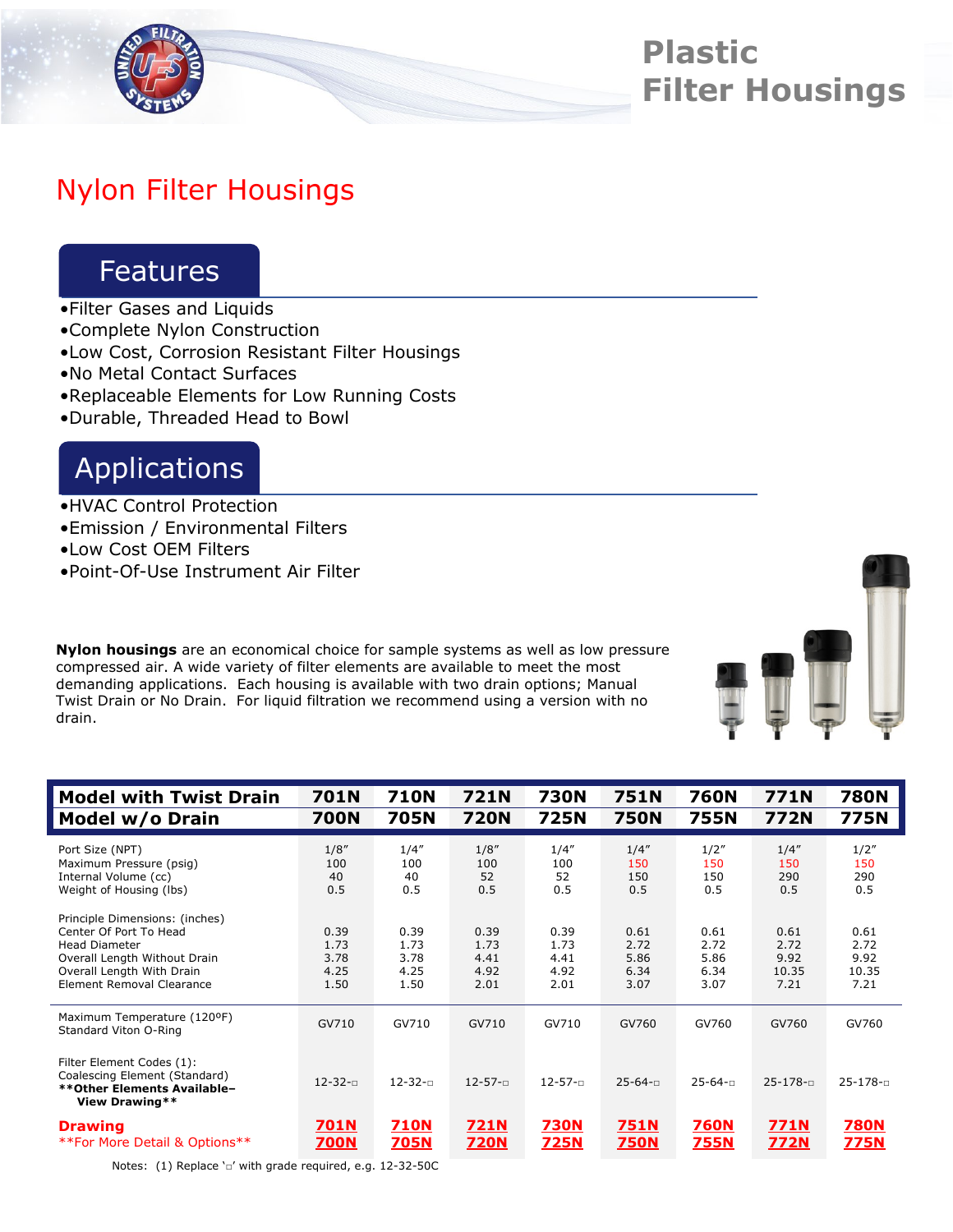# Nylon Emission Filter Housings

#### Features

- •Filter Emission Gases
- •Low Cost, Corrosion Resistant Filter Housings
- •Complete Nylon Construction, No Metal Contact Surfaces
- •Replaceable Elements For Low Running Costs
- •Durable, Threaded Head to Bowl Connection
- •Accepts Disposable Microfiber Elements

### Applications

- •Engine Emission Testing
- •Portable Analyzer Protection
- •Ideal Dual Stage Compressed Air Filter

The 770 series is specifically designed for gasoline engine analysis with a coalescing pre-filter and particulate final filter in one housing. The assemblies are designed so that the inlet, outlet and drain connections do not need to be broken in order to service the elements. The 770 series replaces the usual two housing set-up, thus, shortening lag time, allowing fewer connections, easier maintenance, and reducing cost. However, if a two housing set up is still required, we do offer the traditional all nylon "T" type housing. See "Plastic Filter Housings".



#### **The 707 & 778N requires one coalescing element and one particulate element.**

The 745N (1/4) and 746N (1/2) are single element assemblies which accept an industry standard size and grade of element to ensure they are completely interchangeable. These housings are ideal for portable emission systems since they have a small footprint and low internal volume (108cc). Based on the 750N design (see first page) the short bowl 745N/746N are mounted in the traditional T-type format.

| <b>Housing Model</b>                                                                                                         | <b>745N</b>                     | 746N                           | 707                          | <b>778N</b>                  |  |
|------------------------------------------------------------------------------------------------------------------------------|---------------------------------|--------------------------------|------------------------------|------------------------------|--|
| Port Size (NPT)<br>Drain (NPT)<br>Maximum Pressure (psig)<br>Internal Volume (cc)                                            | 1/4''<br>No Drain<br>100<br>108 | 1/2"<br>No Drain<br>100<br>108 | 1/4''<br>1/8''<br>100<br>60  | 1/4''<br>1/8''<br>100<br>115 |  |
| Principle Dimensions: (inches)<br>Port to Top of Head<br><b>Head Diameter</b><br>Overall Length<br>Element Removal Clearance | 0.61<br>2.72<br>4.75<br>3.07    | 0.61<br>2.72<br>4.75<br>3.07   | 0.59<br>1.73<br>3.54<br>2.36 | 0.59<br>2.36<br>4.53<br>2.75 |  |
| Maximum Temperature (120ºF)<br>Standard Viton O-Ring                                                                         | GV745                           | GV745                          | GV707                        | <b>GV778N</b>                |  |
| <b>Filter Element Codes:</b><br>Coalescing / Particulate Element (One of Each)<br>*Other Elements Available- View Drawing*   | $25 - 64 - n$                   | $25 - 64 - n$                  | 12-25-80C / 12-32-60K        | 25-35-80C / 25-30-60K        |  |
| <b>Drawing</b><br>**For More Detail & Options**                                                                              | <b>745N</b>                     | 746N                           | 707                          | 778N                         |  |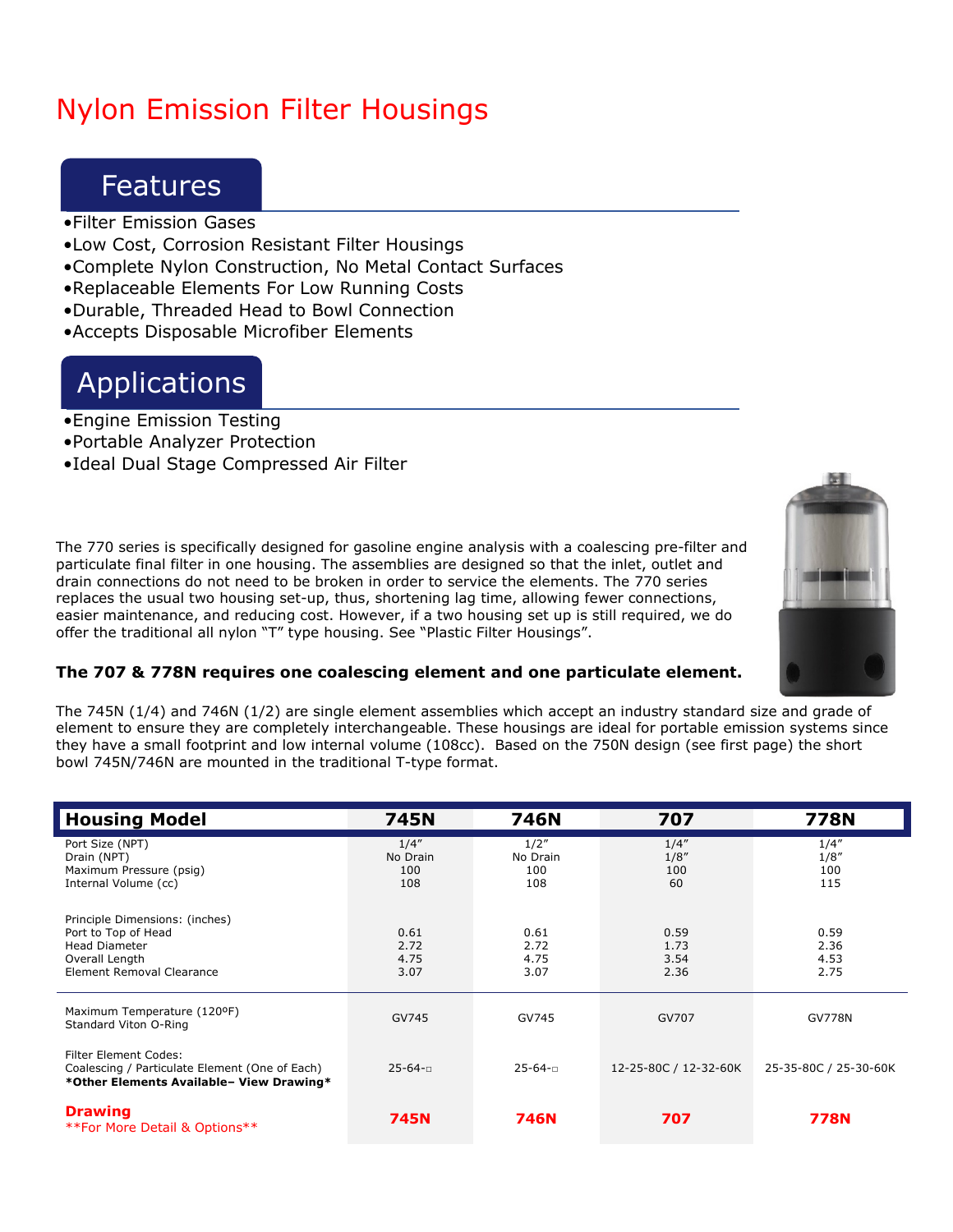# Polypropylene Filter Housing with Polycarbonate Bowls

#### Features

- •Filter Gases and Liquids
- •Polypropylene with Polycarbonate Bowl
- •Polycarbonate Allows for Instant Monitoring
- •Low Cost, Corrosion Resistant Filter Housings
- •Replaceable Elements for Low Running Costs
- •No Metal Contact Surfaces

### Applications

- •Point-of-Use Water Filters
- •Low Cost OEM Filters
- •Medical Air Filters
- $\bullet$ C.I.P.

**Polypropylene housings with transparent polycarbonate bowls** provide an economical solution to low pressure applications where chemical resistance is sufficient. The transparent bowl allows visual monitoring of the element condition.



Each housing is available with two drain options; Manual Twist Drain or No Drain. For liquid filtration we recommend using a version with no drain.

| <b>Model with Twist Drain</b>                                                                                                                                              | <b>701PC</b>                         | <b>710PC</b>                         | <b>721PC</b>                         | <b>730PC</b>                         | <b>751PC</b>                         | <b>760PC</b>                         | <b>771PC</b>                          | <b>780PC</b>                          |
|----------------------------------------------------------------------------------------------------------------------------------------------------------------------------|--------------------------------------|--------------------------------------|--------------------------------------|--------------------------------------|--------------------------------------|--------------------------------------|---------------------------------------|---------------------------------------|
| Model w/o Drain                                                                                                                                                            | <b>700PC</b>                         | <b>705PC</b>                         | <b>720PC</b>                         | <b>725PC</b>                         | <b>750PC</b>                         | <b>755PC</b>                         | <b>772PC</b>                          | <b>775PC</b>                          |
| Port Size (NPT)<br>Maximum Pressure (psig)<br>Internal Volume (cc)<br>Weight of Housing (lbs)                                                                              | 1/8''<br>100<br>40<br>0.5            | 1/4''<br>100<br>40<br>0.5            | 1/8''<br>100<br>52<br>0.5            | 1/4''<br>100<br>52<br>0.5            | 1/4''<br>100<br>150<br>0.5           | 1/2"<br>100<br>150<br>0.5            | 1/4''<br>100<br>290<br>0.5            | 1/2"<br>100<br>290<br>0.5             |
| Principle Dimensions: (inches)<br>Center Of Port To Head<br><b>Head Diameter</b><br>Overall Length Without Drain<br>Overall Length With Drain<br>Element Removal Clearance | 0.39<br>1.73<br>3.78<br>4.25<br>1.50 | 0.39<br>1.73<br>3.78<br>4.25<br>1.50 | 0.39<br>1.73<br>4.41<br>4.92<br>2.01 | 0.39<br>1.73<br>4.41<br>4.92<br>2.01 | 0.61<br>2.72<br>5.86<br>6.34<br>3.07 | 0.61<br>2.72<br>5.86<br>6.34<br>3.07 | 0.61<br>2.72<br>9.92<br>10.35<br>7.21 | 0.61<br>2.72<br>9.92<br>10.35<br>7.21 |
| Maximum Temperature (120ºF)<br>Standard Viton O-Ring                                                                                                                       | GV710                                | GV710                                | GV710                                | GV710                                | GV760                                | GV760                                | GV760                                 | GV760                                 |
| Filter Element Codes (1):<br>Coalescing Element (Standard)<br>**Other Elements Available-<br>View Drawing**                                                                | $12 - 32 - 1$                        | $12 - 32 - 5$                        | $12 - 57 - 1$                        | $12 - 57 - n$                        | $25 - 64 - n$                        | $25 - 64 - n$                        | $25 - 178 - 1$                        | $25 - 178 - n$                        |
| <b>Drawing</b><br>**For More Detail & Options**                                                                                                                            | <b>701PC</b><br><b>700PC</b>         | <b>710PC</b><br><b>705PC</b>         | <b>721PC</b><br><b>720PC</b>         | <b>730PC</b><br><b>725PC</b>         | <b>751PC</b><br><b>750PC</b>         | <b>760PC</b><br><b>755PC</b>         | <b>771PC</b><br><b>772PC</b>          | <b>780PC</b><br><b>775PC</b>          |

Notes: (1) Replace '□' with grade required, e.g. 12-32-50C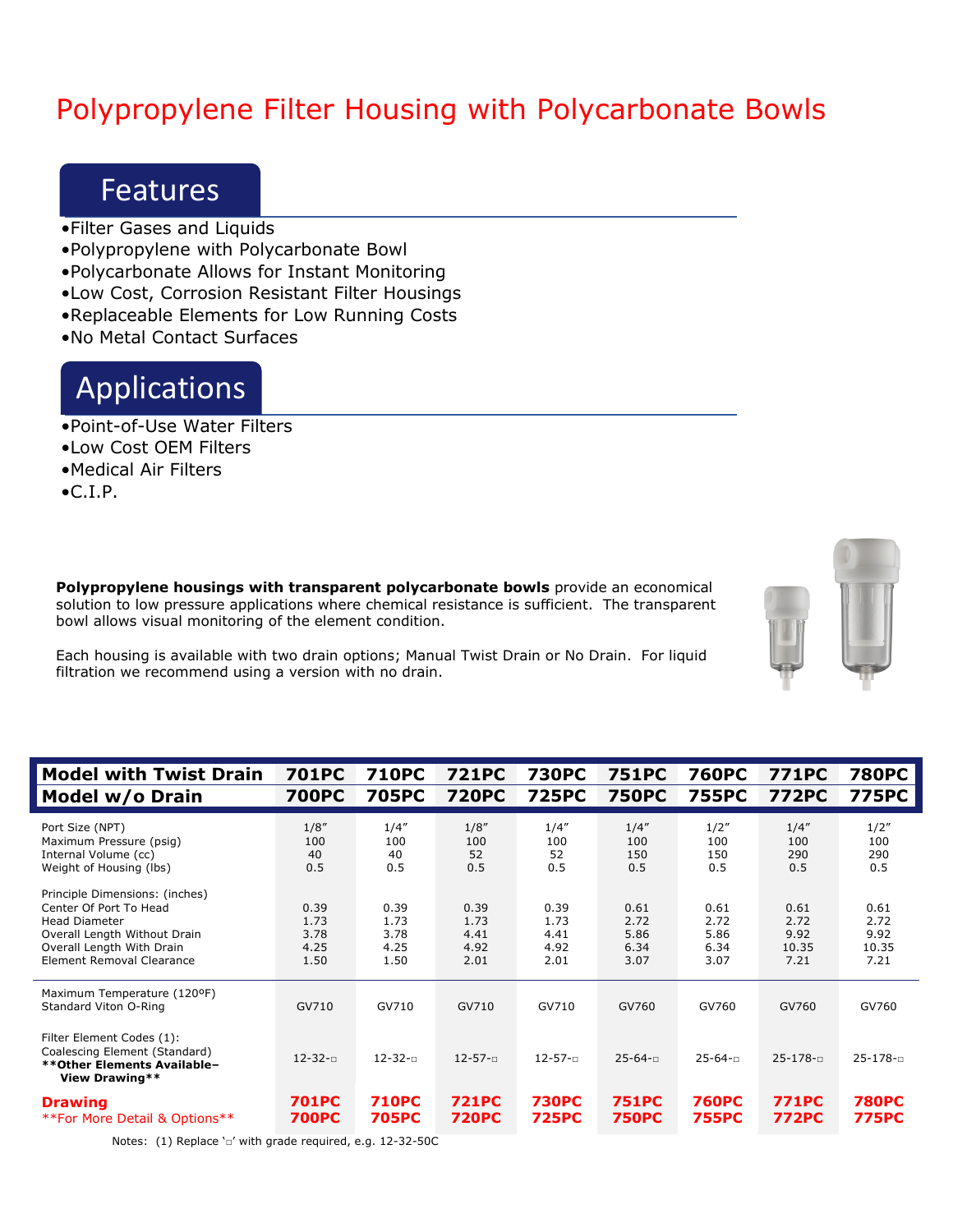# Polypropylene Filter Housings

### Features

- •Filter Gases and Liquids
- •Low Cost, Corrosion Resistant Filter Housings
- •No Metal Contact Surfaces
- •Replaceable Elements for Low Running Costs
- •Built-In Element Support

### Applications

- •C.I.P. for Food and Dairy Plant
- •Corrosive Applications
- •Low Cost OEM Filters
- •Medical / Pharmaceutical

**Polypropylene housings** provide a low cost alternative to PTFE and PVDF housings. Since the housings are constructed entirely out of polypropylene they are suitable for a wide range of applications for both liquids and gases. Each housing is available with two drain options; Manual Twist Drain or No Drain. For liquid filtration we recommend using a version with no drain.



| <b>Model with Twist Drain</b>                                                                                                                                              | 701P                                 | 710P                                 | 721P                                 | <b>730P</b>                          | 751P                                 | 760P                                 | 771P                                  | <b>780P</b>                           |
|----------------------------------------------------------------------------------------------------------------------------------------------------------------------------|--------------------------------------|--------------------------------------|--------------------------------------|--------------------------------------|--------------------------------------|--------------------------------------|---------------------------------------|---------------------------------------|
| Model w/o Drain                                                                                                                                                            | <b>700P</b>                          | 705P                                 | <b>720P</b>                          | <b>725P</b>                          | <b>750P</b>                          | 755P                                 | 772P                                  | 775P                                  |
| Port Size (NPT)                                                                                                                                                            | 1/8''                                | 1/4''                                | 1/8''                                | 1/4''                                | 1/4''                                | 1/2"                                 | 1/4''                                 | 1/2"                                  |
| Maximum Pressure (psig)                                                                                                                                                    | 100                                  | 100                                  | 100                                  | 100                                  | 100                                  | 100                                  | 100                                   | 100                                   |
| Internal Volume (cc)                                                                                                                                                       | 40                                   | 40                                   | 52                                   | 52                                   | 150                                  | 150                                  | 290                                   | 290                                   |
| Weight of Housing (lbs)                                                                                                                                                    | 0.5                                  | 0.5                                  | 0.5                                  | 0.5                                  | 0.5                                  | 0.5                                  | 0.5                                   | 0.5                                   |
| Principle Dimensions: (inches)<br>Center Of Port To Head<br><b>Head Diameter</b><br>Overall Length Without Drain<br>Overall Length With Drain<br>Element Removal Clearance | 0.39<br>1.73<br>3.78<br>4.25<br>1.50 | 0.39<br>1.73<br>3.78<br>4.25<br>1.50 | 0.39<br>1.73<br>4.41<br>4.92<br>2.01 | 0.39<br>1.73<br>4.41<br>4.92<br>2.01 | 0.61<br>2.72<br>5.86<br>6.34<br>3.07 | 0.61<br>2.72<br>5.86<br>6.34<br>3.07 | 0.61<br>2.72<br>9.92<br>10.35<br>7.21 | 0.61<br>2.72<br>9.92<br>10.35<br>7.21 |
| Maximum Temperature (120ºF)<br>Standard Viton O-Ring                                                                                                                       | GV710                                | GV710                                | GV710                                | GV710                                | GV760                                | GV760                                | GV760                                 | GV760                                 |
| Filter Element Codes (1):<br>Coalescing Element (Standard)<br>**Other Elements Available-<br>View Drawing**                                                                | $12 - 32 - 1$                        | $12 - 32 - 7$                        | $12 - 57 - 1$                        | $12 - 57 - n$                        | $25 - 64 - n$                        | $25 - 64 - n$                        | $25 - 178 - 1$                        | $25 - 178 - n$                        |
| <b>Drawing</b>                                                                                                                                                             | <b>701P</b>                          | <b>710P</b>                          | <b>721P</b>                          | <b>730P</b>                          | <b>751P</b>                          | <b>760P</b>                          | <b>771P</b>                           | <b>780P</b>                           |
| **For More Detail & Options**                                                                                                                                              | <b>700P</b>                          | 705P                                 | <b>720P</b>                          | <b>725P</b>                          | <b>750P</b>                          | <b>755P</b>                          | <b>772P</b>                           | <b>775P</b>                           |

Notes: (1) Replace '□' with grade required, e.g. 12-32-50C, PT-12-57-03